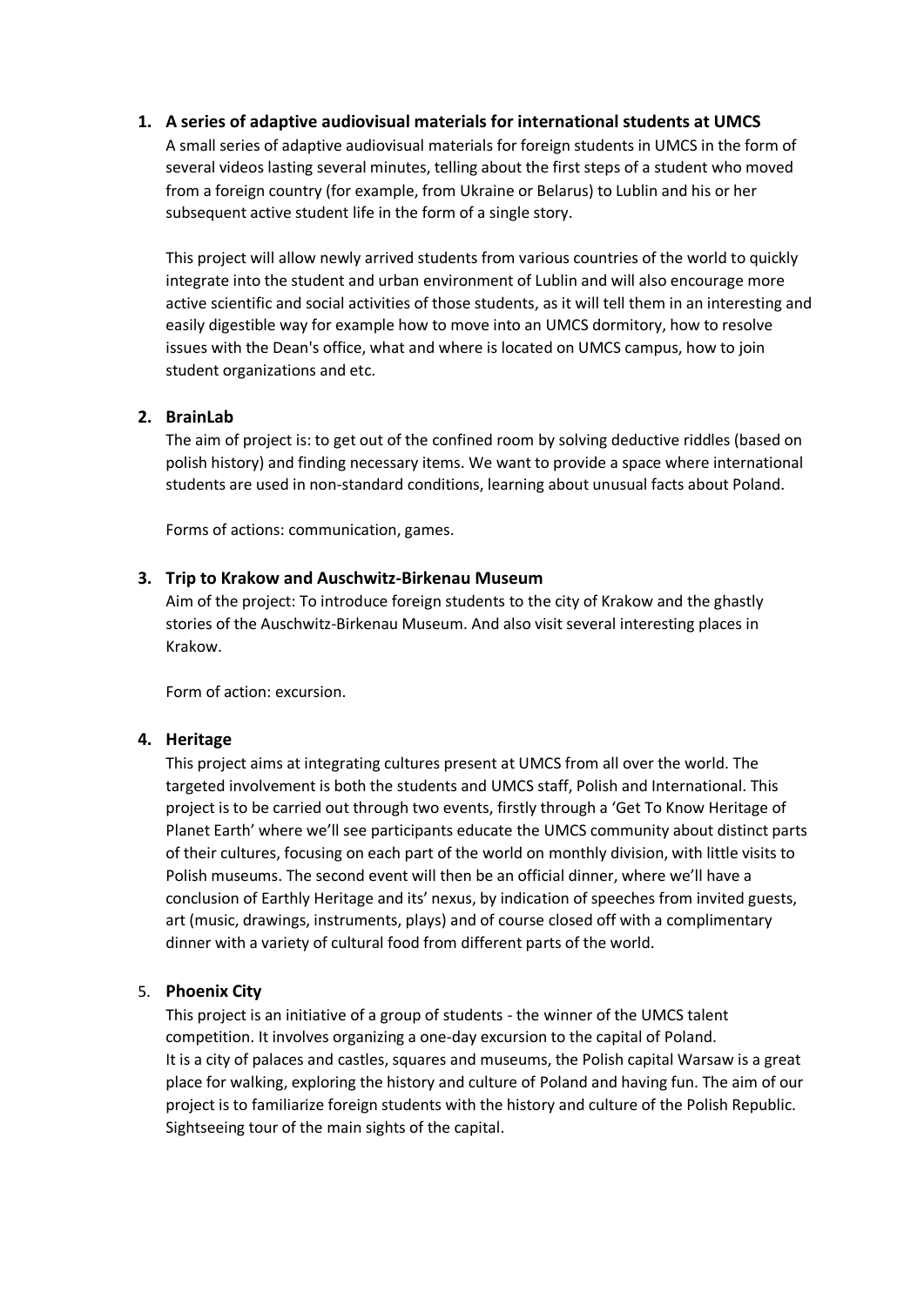#### 6. **Point.UMCS 2**

Point 2 is a continuation of last year's project. We continue the mission of Point 1, maintaining its openness and internationality, but this time the emphasis will be shifted to gaining theoretical knowledge and practical skills in creating your own business in Poland. Entrepreneurs, masters and artists who have managed to realize their ambitions and turn their favorite business into something that brings not only pleasure, but also money will be invited to the event. At the event there will be a lecture area and a workshop area where everyone can try their hand at a new lesson. As last year, an important aspect of the event will be its openness and internationality. These aspects will allow us to fully realize the purpose of the event - to show the international advantages and prospects of studying at UMKS to the citizens of Lublin, to establish contacts between students from different cultures, to open a new positive vision of foreign students for Lublin citizens and to create a platform for better recruitment. result among entrants from other countries in the future.

## 7. **UMCS 5 ASIDE PREMIER LEAGUE**

This is a chance for the Polish students and the foreign students to have a chance to exercise and keep fit during these lockdown times. It also offers the the chance for the two communities to interact and communicate and share experiences through the unification factor of sport. My target group is every student at UMCS both Male and female, both polish and foreign and also employees of UMCS are welcome to make their own team. The duration of this league is 3 months and only 3 football fixtures will be played every weekend to avoid congestion during the Covid 19 times . The top 3 teams of the league will win prizes and there will also be prizes for the top scorer and the player with most assists. A WhatsApp group will be made that will tell have news concerning the league and the stats for the league's and its information will both be in polish and English to avoid any inconveniences . After the tournament the soccer ball and the bibs will be donated to UMCS . Concerning health regulations the sports facility we are using has a contacts of an ambulance incase of emergency and it has ensured it is prepared to host the league and the facility will he consistently disinfected once it opens on the 17th of January. I'm ae to do all this by myself and for the matches there will be a referee whilst I record the stats.

## 8. **UMCS SPORT-GLOBAL**

The main aim of the experiment is to create public awareness among the UMCS community both local and international. Most importantly this project also targets international students for them to be able to fit into the UMCS spots community and be able to interact positively with the polish citizens as they sharpen their skills in different sporting games. This will be achieved by conducting an interview on awareness of UMCS sports community and gather people's personal opinion on what sports they like and would like to join and know if there is anything that is holding them back (this will be important to be able to better the UMCS sports community to accommodate most if not all of the interested people With such valuable information, I will be able to organize a sports events most preferred by the participants as a way of creating more awareness of the UMCS sports community and what it can do for the interested people. All the members of the UMCS community will be invited to attend or even participate on the activity on that day. There will be a short presentation made by me before the beginning of the sports activity about History of Sports in UMCS community and motivate people on how UMCS is ready to support them to reach their fullest potential in regards to sharpening their skills in different sports After presentation there will be a friendly competition of the most preferred sporting activity where prizes will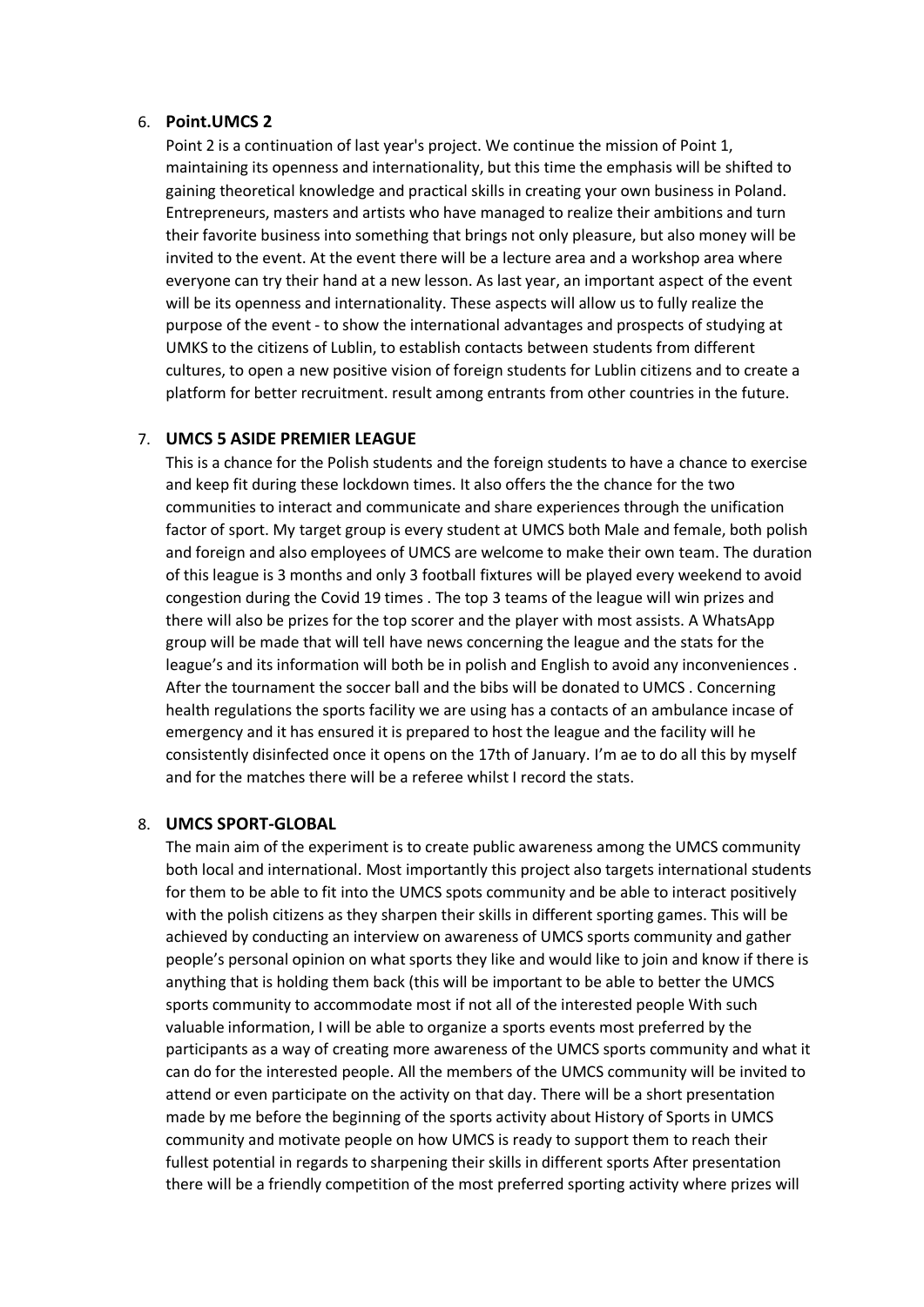be won. The prizes will include money, t-shirts, balls, trophies all containing UMCS logo. The awarding will be determined according to the sporting activity chosen. The preparation and completion of the project will take 4 months.

## 9. **Study Buddy**

Project "Study Buddy" – your "friend" that will help you to know more about opportunities to travel the world being a student. This project aims at showing students the ways to go abroad for studying or volunteering. There will be 3-4 talks with competent on this matter people. Two of them will be students, who will describe their experience and how they got that possibility. They will answer the questions, tell interesting facts, point the main information with a step-by-step guide. There will be information about different exchanging programs in UMCS. Moreover, there will be a person from the organisation, that is also a partner of UMCS, called AIESEC, who is responsible for sending people abroad as volunteers. He will tell about his experience and the opportunities in AIESEC to become an International volunteer. This project will be held via the radio UMCS and has a form as a radio program We plan 3 days on which the program will be held. There will be several interactions for which participants may get prises.

## 10. **UMCS foreign student's guide**

Create a guide for foreign first-year students, in which they can find answers to questions related to the arrangement of life and beaten in Poland. It will be a three languages book and E-book (english, ukrainian and russian) with illustrations in UMCS style. This book will be getting every foreign first-year student.

# 11. **UMCS world week**

Over 1000 international students are studying at Maria Curie-Sklodowska University. Every nationality has its own culture and unique traditions. The aim of the project is to get to know songs, dances, culture of different countries, to talk about the importance to tolerate another cultures and to make new friends from all over the world. Since we have the same aim - to study and make this world a better place, networking will help to keep in touch with each other even in the most difficult situations. The project gives wonderful opportunity to "visit" 7 different countries in 7 days, speak to their residents and practice your English! Talking about forms of action, we will choose 7 countries that will be able to present their culture during the project. Poland is already on the list since we believe that it is very important to know the traditions and the language of the country we are all studying in. There will be two forms of participation in the project. First one - to present your country. With an application form we will make 7 groups with 5-7 people in each group to prepare everything needed for the presentation of their countries (50 students who will present 7 countries) with our volunteers (14 volunteers). Second one - to attend the event and participate in the workshops (for everyone). Each country will be presented in the same way: dance workshop, singing workshop, culinary workshop, language lesson (learning basic words), interesting facts about country's history and traditions. Participants of the project can choose which workshops to visit. We are planning to end the project with a hackathon where students from different countries will generate ideas to promote UMCS in Poland and abroad.

#### 12. **Czemu nie? (Why Not?)**

Aim: Motivate foreign employees, PhD and international student getting out of their comfort